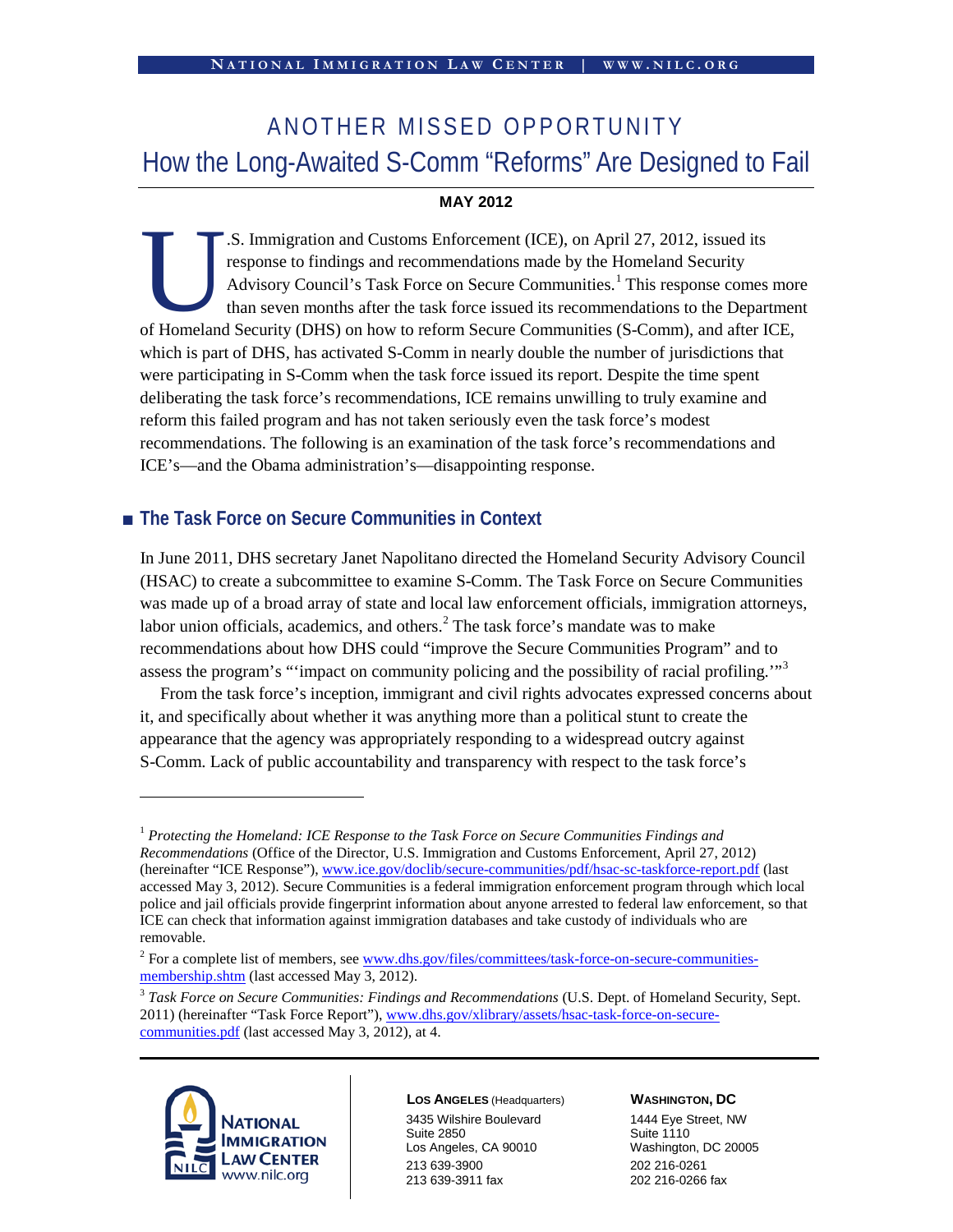### **N A T IONAL I MMIGRATION L AW C ENTER | WWW . NILC . ORG**

formation and operation prompted over 200 organizations to send a letter detailing their concerns to ICE director John Morton.<sup>[4](#page-1-0)</sup> As a result, the task force met a few times in Washington, DC, and held four public meetings in Dallas, Chicago, Los Angeles, and Arlington, VA, to solicit testimony and input from individuals and communities affected by S-Comm. The public outcry at these meetings was tremendous. Attendance grew from 200 at the Dallas meeting, to 400 at the Los Angeles meeting, to 500 in Chicago. Attendees spoke movingly about the impact of S-Comm in their communities.

While the task force deliberated, the Obama administration announced several major developments regarding immigration enforcement that had significant implications for S-Comm. First, ICE director Morton announced on August 5, 2011, that the agency was terminating all of the memorandums of agreement (MOAs) it had entered into with the states. Until that point, entering into an MOA had been viewed as a necessary precursor to operation of S-Comm in any given state. This act essentially made S-Comm a mandatory federal program, because ICE's policy, since Morton's announcement, is that states or local jurisdictions do not need to be consulted about or to sign off on participation in the program. [5](#page-1-1)

Later that same month, DHS and the White House also announced a review of all deportation cases currently pending to identify those in which "prosecutorial discretion" could be exercised in cases where the person in deportation proceedings would be considered a low priority under new criteria developed by DHS. DHS's purported goal was to "target criminals even further by making sure [it] is not focusing . . . resources on deporting people who are low priorities for deportation."[6](#page-1-2) The fact that this announcement came shortly after participation in S-Comm became mandatory, and while the task force was still deliberating, highlights how at odds the various immigration enforcement policies of the administration are with each other. The administration's plan to shift its focus to the deportation of "high priority" individuals ignored the fact that S-Comm's rapid expansion targets some of the same people who should now benefit from the new criteria under which ICE should exercise its prosecutorial discretion.

 $\overline{a}$ 

<span id="page-1-0"></span><sup>4</sup> A copy of the letter is available at

[https://salsa.democracyinaction.org/o/371/images/FINALSCommMortonLtr.pdf.](https://salsa.democracyinaction.org/o/371/images/FINALSCommMortonLtr.pdf) A NILC statement issued when the letter was sent to Director Morton is available at www. nilc.org/2011jul20scomm.html. (URLs last accessed May 3, 2012.)

<span id="page-1-1"></span> $5$  See, e.g., a letter dated Aug. 5, 2011, from Morton to Gov. Jack Markwell of Delaware,

[www.nilc.org/document.html?id=681](http://www.nilc.org/document.html?id=681) (last accessed May 3, 2012), at 1: "ICE has determined that an MOA is not required to activate or operate Secure Communities for any jurisdiction. Once a state or local law enforcement agency voluntarily submits fingerprint data to the federal government, no agreement with the state is legally necessary for one part of the federal government to share it with another part. For this reason, ICE has decided to terminate all existing Secure Communities MOAs."

<span id="page-1-2"></span><sup>&</sup>lt;sup>6</sup> Se[e www.whitehouse.gov/blog/2011/08/18/immigration-update-maximizing-public-safety-and-better-focusing](http://www.whitehouse.gov/blog/2011/08/18/immigration-update-maximizing-public-safety-and-better-focusing-resources)[resources](http://www.whitehouse.gov/blog/2011/08/18/immigration-update-maximizing-public-safety-and-better-focusing-resources) (last accessed May 3, 2012). Prosecutorial discretion refers to ICE's statutorily derived authority to exercise discretion over the decision of whether to pursue deportation against an individual. Although ICE officials have used this power, for many years, in June 2011 ICE announced a focus on exercise of prosecutorial discretion for individuals the agency considers "low priority"—because the individual has significant ties to the country and does not pose a national security or public safety risk.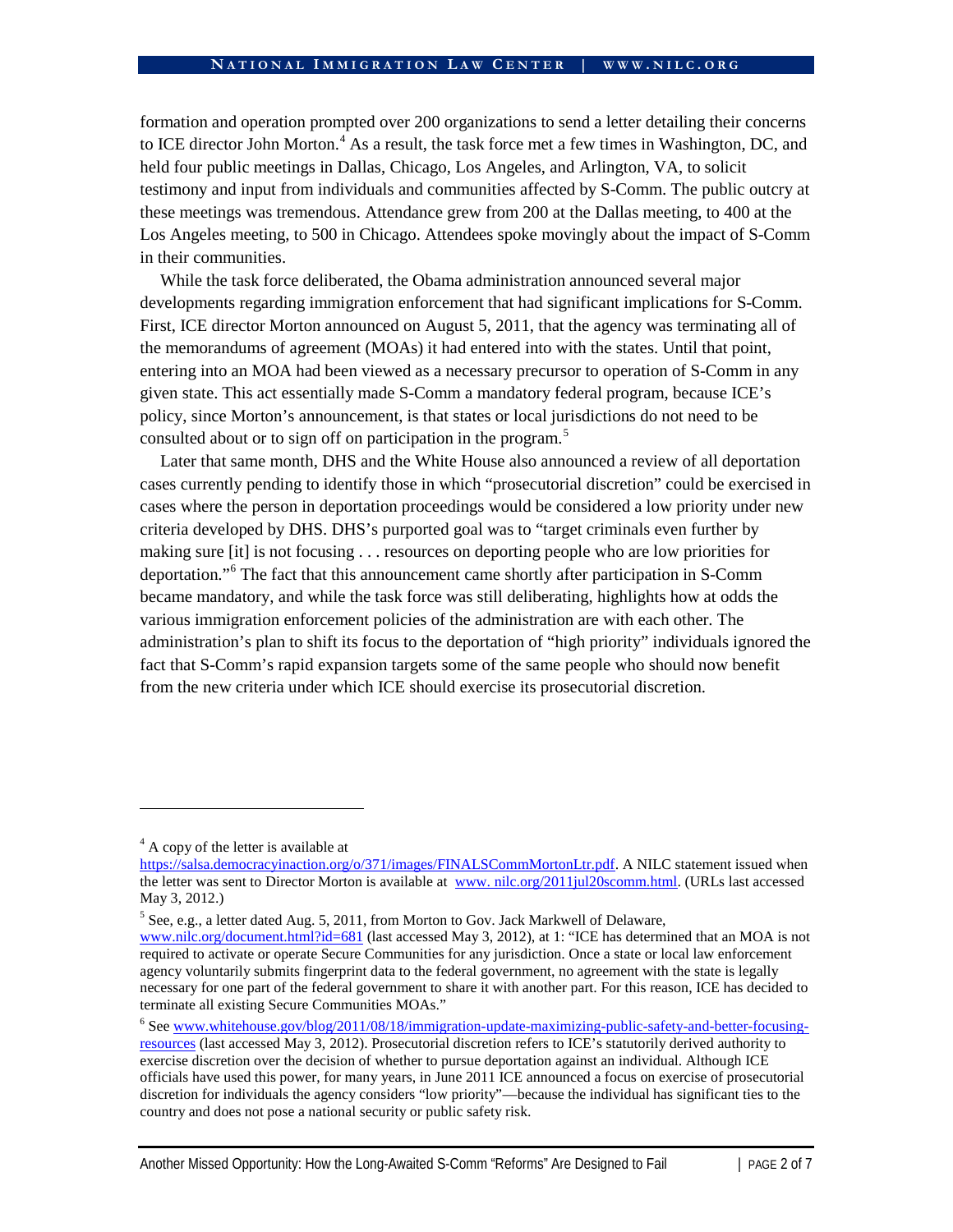# **■ The Task Force's Recommendations and Concerns**

The task force released its findings and recommendations to DHS on September 16, 2011. Among the recommendations were the following:

- After finding that "[i]mmigration enforcement against traffic offenders and others arrested for only minor offenses poses the greatest risks of undermining community policing,"<sup>[7](#page-2-0)</sup> the task force recommended that ICE not issue detainers or initiate deportation proceedings against anyone identified through S-Comm based on an arrest for a traffic offense.<sup>[8](#page-2-1)</sup> The task force further recommended that DHS consider extending this policy to other minor misdemeanors or, in the alternative, issue only "conditional detainers" that become operational only upon conviction.[9](#page-2-2)
- The task force said that DHS must take proactive steps to work with state and local officials to rebuild community trust. This includes devising oversight and management mechanisms to ensure that DHS's stated goals are adhered to in the field; creating a single document that defines S-Comm in clear, understandable language; and conducting a nationwide, multilingual public education campaign through radio, television, social media, and newspapers.[10](#page-2-3)
- The task force found that DHS should consider the totality of the circumstances in reviewing, for prosecutorial discretion, individual cases identified through S-Comm including whether a person is indigent and did not have appointed counsel when pleading to whatever criminal or misdemeanor charge on which he or she was arrested.<sup>[11](#page-2-4)</sup> These circumstances should factor into DHS's decisions regarding whether to issue detainers (or "hold" requests) for particular individuals, <sup>[12](#page-2-5)</sup> take them into custody, or begin removal proceedings against them.
- To further ensure the appropriate exercise of prosecutorial discretion, the task force found that DHS must train and monitor all ICE, Customs and Border Protection (CBP), and U.S. Citizenship and Immigration Services (USCIS) field personnel in exercising prosecutorial discretion, and issue more detailed guidance for its officers on when it is appropriate to issue detainers, set bond, or take other enforcement action.<sup>[13](#page-2-6)</sup>
- The task force also found that DHS's current complaint procedures are inadequate and recommended that the agency create a more robust complaint process.<sup>[14](#page-2-7)</sup>

 $\overline{a}$ 

<span id="page-2-7"></span><sup>14</sup> *Id.* at 25.

<span id="page-2-0"></span><sup>7</sup> Task Force Report at 21.

<span id="page-2-1"></span><sup>8</sup> *Id.* at 22.

<span id="page-2-2"></span><sup>9</sup> *Id.* at 23.

<span id="page-2-3"></span><sup>10</sup> *Id.* at 16-17.

<span id="page-2-4"></span><sup>11</sup> *Id.* at 20.

<span id="page-2-5"></span><sup>&</sup>lt;sup>12</sup> A detainer is a request by ICE that the local jurisdiction keep a person in custody for an additional 48 hours to allow ICE to take the person into federal custody.

<span id="page-2-6"></span><sup>&</sup>lt;sup>13</sup> Task Force Report at 20.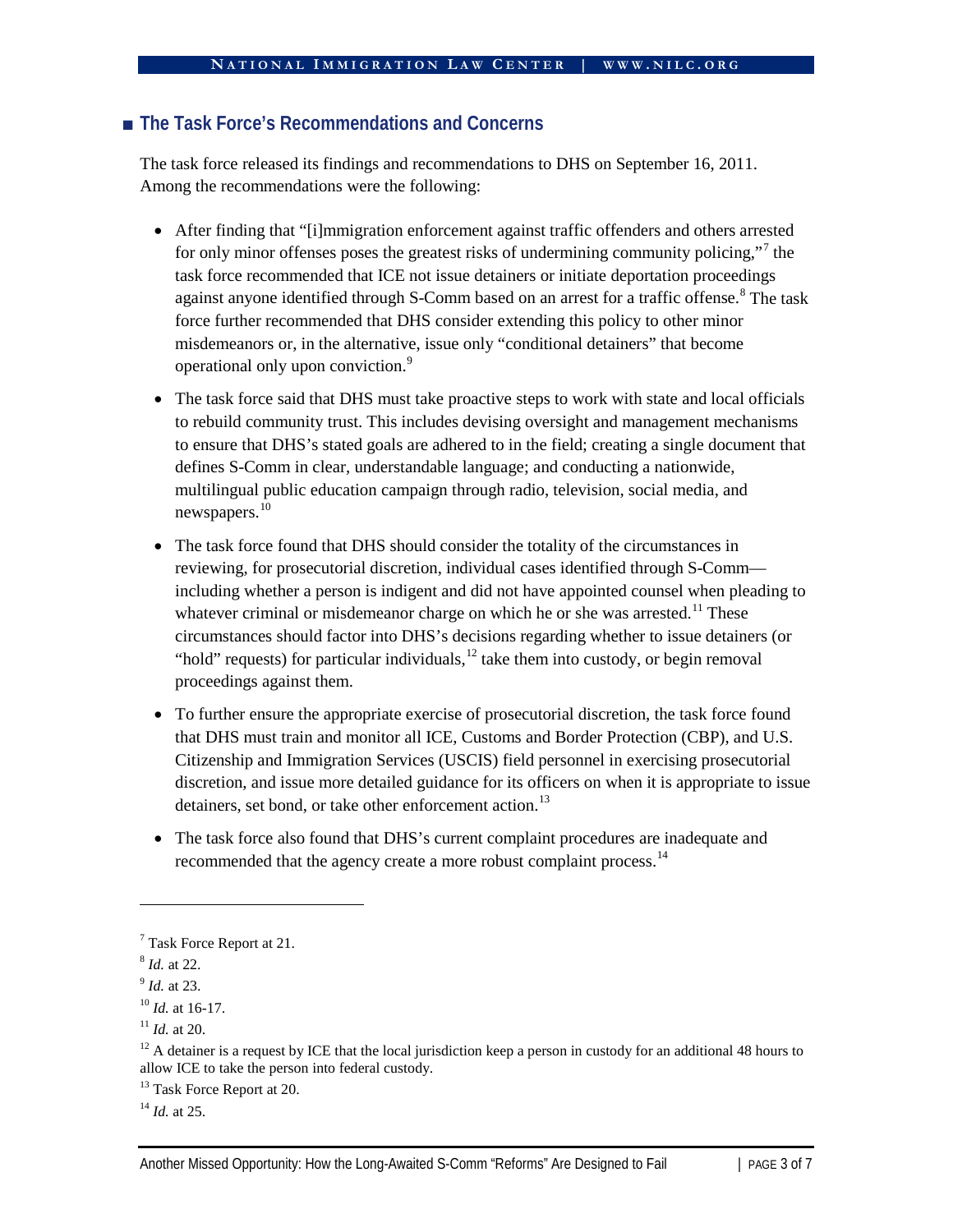• Finally, in order to promote transparency, the task force recommended that ICE consider implementing, nationwide, a model that it currently employs in Colorado, where ICE gives the state quarterly reports on S-Comm's operation, which allows the state to monitor its the impact.<sup>[15](#page-3-0)</sup>

Before the task force issued its findings and recommendations, a number of task force members resigned out of frustration that the recommendations did not go far enough.<sup>[16](#page-3-1)</sup> The task force's recommendations did not address the following critiques: $17$ 

- S-Comm has already undermined community trust in law enforcement and diminished the effectiveness of local policing efforts. Public education alone will not overcome this. By relying on local police to enforce immigration laws against the same communities they are charged with protecting, S-Comm is sending a message to immigrants that any contact with the police could lead to their deportation. Immigrants have become afraid to report crimes or to serve as witnesses for fear that they will be referred to ICE.<sup>[18](#page-3-3)</sup> S-Comm also encourages racial profiling by law enforcement, who may stop and arrest individuals who look "foreign" in order to screen them for immigration status. $^{19}$  $^{19}$  $^{19}$
- ICE's prosecutorial discretion memos do not prevent ICE from using S-Comm to place individuals in deportation proceedings; instead, they merely provide guidance for ICE agents on the factors they can consider when deciding whether to deport someone who has already been found to be deportable. However, the vast majority of people deported through S-Comm do not have attorneys and are unfamiliar with the process for requesting that ICE exercise its prosecutorial discretion, administratively close their case, or grant some type of relief. So far, the results of the prosecutorial discretion process have been abysmal; a recent report found that fewer than one percent of pending immigration cases reviewed for the exercise of prosecutorial discretion were actually granted relief from deportation.<sup>[20](#page-3-5)</sup>
- S-Comm encourages a two-tiered system of justice where U.S. citizens and noncitizens are treated differently within the criminal justice system. Once S-Comm identifies a noncitizen for deportation, that person is denied bail, jailed for a longer time, and disqualified from alternative release programs. Due process protections are severely limited.

 $\overline{a}$ 

<span id="page-3-2"></span> $17$  Many of these criticisms are taken from a report "prepared by a commission made up of national and community-based organizations that have witnessed the impacts of S-Comm on their members and communities" that was issued at about the same time as the task force report. See *Restoring Community: A National Community Advisory Report on ICE's Failed "Secure Communities" Program* (Aug. 2011),

<span id="page-3-0"></span><sup>15</sup> *Id.* at 21.

<span id="page-3-1"></span><sup>&</sup>lt;sup>16</sup> See, e.g., resignation letter from Arturo Venegas, former Sacramento police chief, http://uncoverthetruth.org/wp-content/uploads/Venegas-Final-SCTF-Letter- 2. pdf (last accessed May 3, 2012).

<span id="page-3-3"></span><http://altopolimigra.com/documents/FINAL-Shadow-Report-regular-print.pdf> (last accessed May 3, 2012). <sup>18</sup> *Id.* at 37-38.<br><sup>19</sup> See Trevor Gardner II and Aarti Kohli, *The C.A.P. Effect: Racial Profiling in the ICE Criminal Alien Program* 

<span id="page-3-4"></span><sup>(</sup>The Chief Justice Earl Warren Institute on Race, Ethnicity & Diversity, Sept. 2009),<br>www.law.berkeley.edu/files/policybrief irving 0909 v9.pdf (last accessed May 3, 2012).

<span id="page-3-5"></span><sup>&</sup>lt;sup>20</sup> ICE Prosecutorial Discretion Initiative: Latest Figures (Transactional Records Access Clearinghouse, Apr. 19, 2012),<http://trac.syr.edu/immigration/reports/278/> (last accessed May 3, 2012).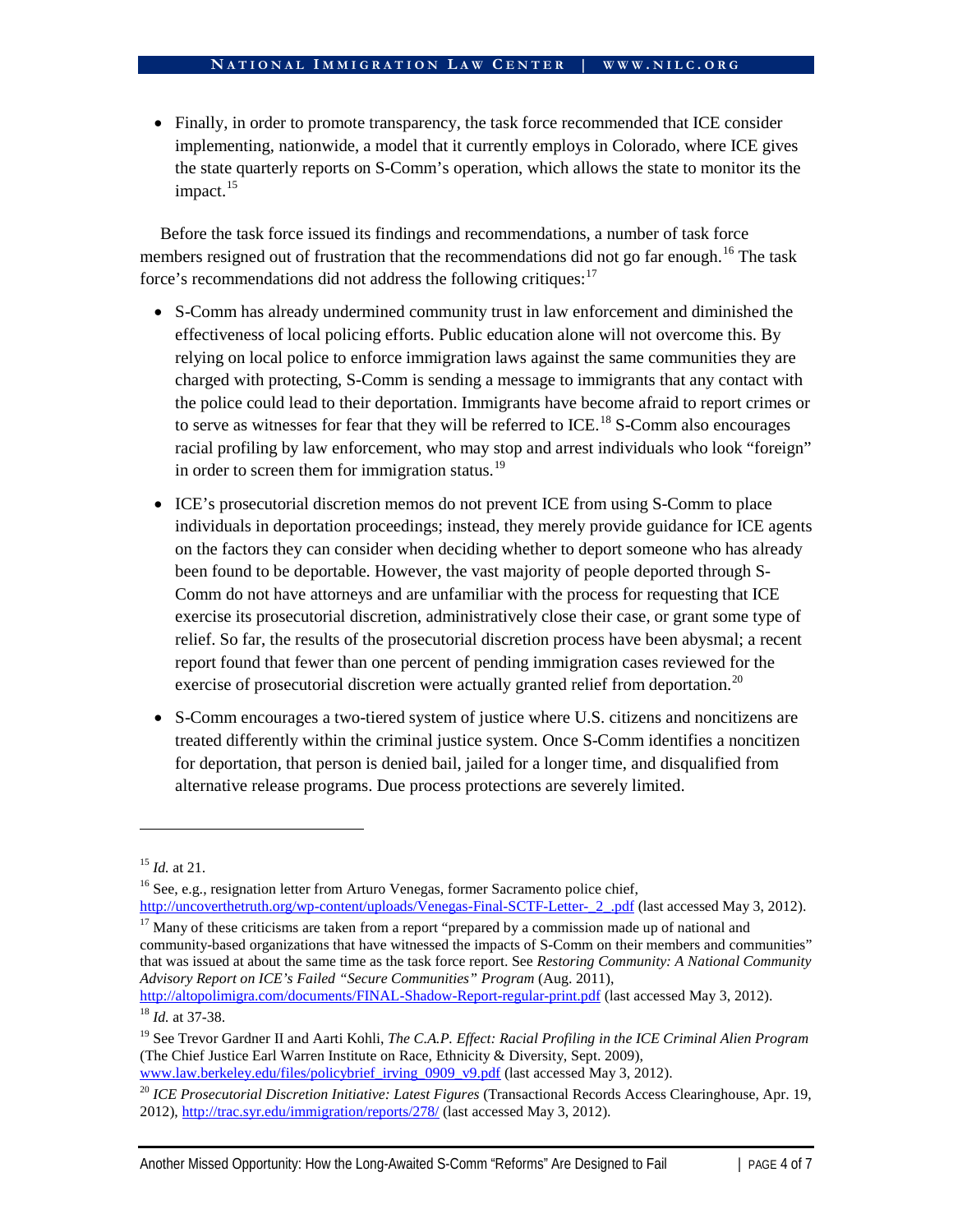- S-Comm indiscriminately funnels immigrants into an unjust immigration detention and deportation system. The deportation system lacks due process, regardless of whether the people who are subject to it are guilty or innocent or whether they have strong ties to the community. In fact, S-Comm contributed to a record number of detentions and deportations—nearly  $400,000$ —in  $2011.<sup>21</sup>$  $2011.<sup>21</sup>$  $2011.<sup>21</sup>$
- The program raises privacy concerns related to larger FBI data and biometric collection of which S-Comm is only a part.
- States and localities should not be compelled to participate in immigration enforcement programs such as S-Comm, particularly when such participation has had a documented negative impact on local community policing efforts and public safety.

In addition, although some members of the task force would have recommended terminating S-Comm or suspending S-Comm until major changes were made to it, the task force as a whole did not take this position. From the perspective of many advocates, including NILC, S-Comm should be suspended, and the entanglement of the states' criminal justice systems with federal civil immigration enforcement should be stopped.

# **■ Summary and Analysis of DHS's Response to Task Force Recommendations**

While there was no consensus among the task force members, roughly half of them agreed that S-Comm should be suspended or terminated, and many felt that at the very least DHS should suspend the expansion of S-Comm until the agency could consider and respond to the recommendations made in the task force's report.<sup>[22](#page-4-1)</sup> Yet, in the time between the task force's recommendations and DHS's response, DHS nearly doubled S-Comm's reach across the country, expanding the program into an additional 1,222 jurisdictions, which represent 86 percent of jurisdictions nationwide.<sup>[23](#page-4-2)</sup> Alarmingly, S-Comm is also now activated in every single state that has passed an anti-immigrant law akin to Arizona's SB 1070.<sup>[24](#page-4-3)</sup> Essentially, DHS continued its rapid expansion of S-Comm across the country before even paying lip service to the findings and recommendations of the very same task force it commissioned to address some of the program's flaws.

ICE's response to the task force recommendations is even more disappointing. Much of it consists of pointing to measures the agency took before the task force even began its deliberations. For example, in response to the recommendation that DHS work to better ensure

 $\overline{a}$ 

<span id="page-4-0"></span><sup>&</sup>lt;sup>21</sup> *ICE Total Removals: Through February 20th, 2012* (U.S. Immigration and Customs Enforcement, undated), [www.ice.gov/doclib/about/offices/ero/pdf/ero-removals.pdf](http://www.ice.gov/doclib/about/offices/ero/pdf/ero-removals.pdf) (last accessed May 3, 2012).

<span id="page-4-1"></span><sup>&</sup>lt;sup>22</sup> Task Force Report at 27.

<span id="page-4-2"></span><sup>&</sup>lt;sup>23</sup> The task force's report notes that as of August 2, 2011, S-Comm had been activated in 47 percent of jurisdictions nationwide (1,508 jurisdictions total). Task Force Report at 5, n.4. As of April 17, 2012, 86 percent of the country's jurisdictions have been activated (a total of 2,730 jurisdictions). *Activated Jurisdictions* (U.S. Immigrations and Customs Enforcement, Apr. 17, 2012), [www.ice.gov/doclib/secure-communities/pdf/sc](http://www.ice.gov/doclib/secure-communities/pdf/sc-activated.pdf)[activated.pdf](http://www.ice.gov/doclib/secure-communities/pdf/sc-activated.pdf) (last accessed May 3, 2012).

<span id="page-4-3"></span><sup>&</sup>lt;sup>24</sup> Arizona, Georgia, Indiana, South Carolina, and Utah are all 100 percent activated. Only Alabama has not been fully activated; it is 57 percent activated, with 37 out of 67 counties online. See *id.*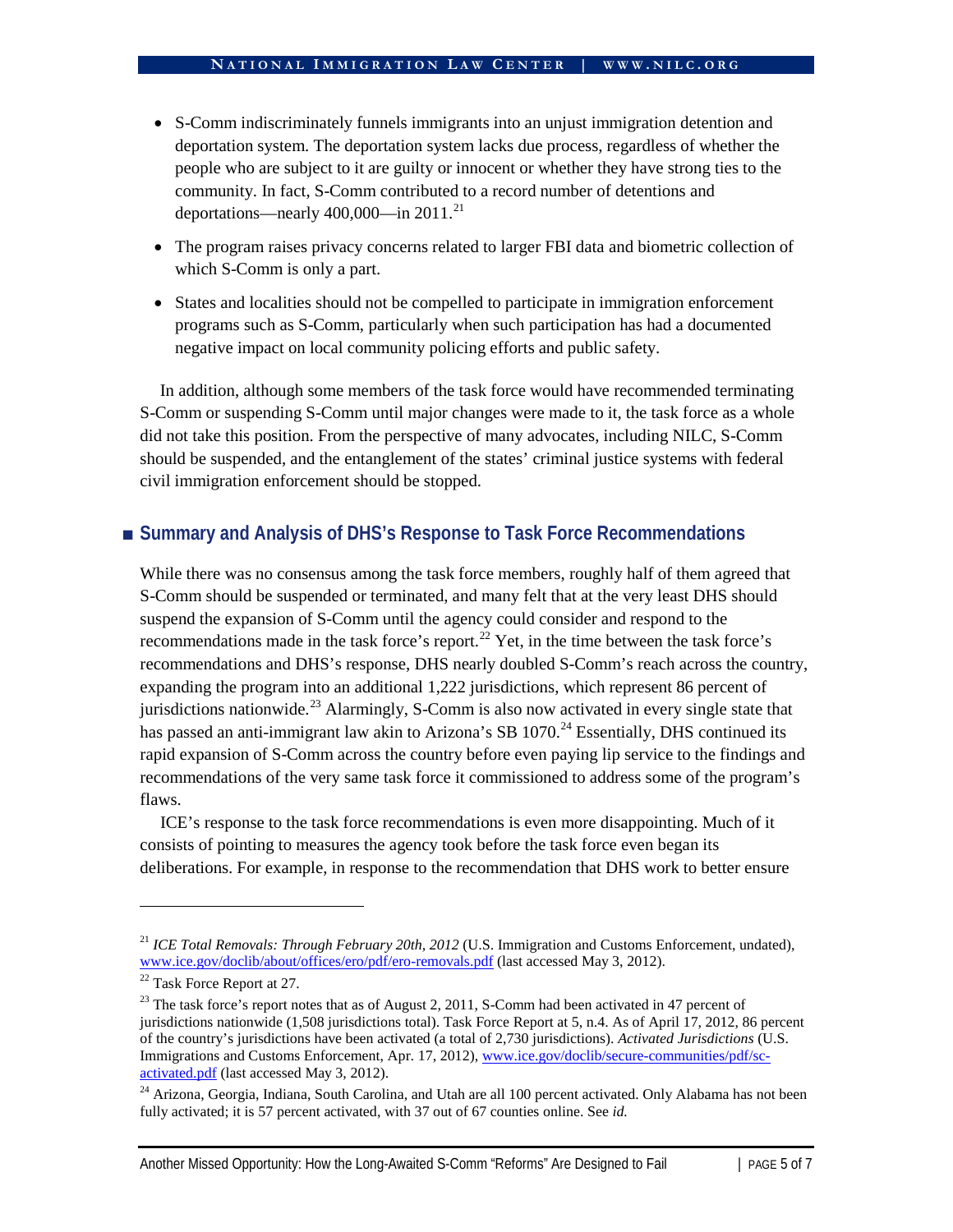prioritization of enforcement resources for individuals identified through S-Comm, ICE points to a memo issued by Director Morton on March 2, 2011, titled "Civil Immigration Enforcement: Priorities for the Apprehension, Detention, and Removal of Aliens."<sup>[25](#page-5-0)</sup> The task force, which was convened in June 2011, had found that despite ICE's stated priorities as detailed in the memo, S-Comm was still resulting in the identification and deportation of individuals who did not pose a threat to national security and public safety. To respond to the task force's recommendations by simply pointing to the existence of a memo issued before the recommendations were made comprises a nonresponsive, circular argument, and it is insufficient.

In some instances, ICE flatly rejects the task force's recommendations. The task force had recommended that the agency develop oversight and management mechanisms to ensure agency priorities were being met, and it further recommended creating a nationwide system based on the Colorado model, wherein states become involved in monitoring S-Comm's impact on communities. ICE rejects these recommendations and indicates that a state has no role in monitoring enforcement actions related to S-Comm, even though the impact of such enforcement actions will certainly affect the ability of state and local police officers to carry out their duties in the community. The task force also criticized DHS's complaint process as inadequate and recommended making the complaint procedures more robust, accessible, and confidential. ICE has taken some steps to improve the complaint process, but has done nothing to improve the process's lack of confidentiality, which has had a chilling effect on would-be complainants.

Most significantly, ICE rejects the task force's recommendation that the agency not issue a detainer or initiate deportation proceedings against individuals who have been convicted only of minor traffic offenses and who do not otherwise fit ICE's stated priorities. Instead, ICE says that it "will only consider making a detainer operative upon conviction for the minor criminal traffic offense."<sup>[26](#page-5-1)</sup> Presumably, the agency plans to implement this new policy through its new detainer form, which includes a check-box that reads, "Consider this request for a detainer operative only upon the subject's conviction."<sup>[27](#page-5-2)</sup>

ICE's response creates a system that is designed to fail. A policy that makes detainers operative upon conviction for the underlying traffic offense is both (a) meaningless, because a "conviction" for a traffic offense is easy to obtain and may happen quickly while the individual is still in custody, and (b) unlikely to be understood, because it creates confusion over when the detainer should be honored and when it should be ignored by local authorities. ICE's response also raises concerns because, if it is implemented in such a way as to allow the detainer's condition to be met when the individual is no longer in custody—for example, if the point of "conviction" occurs when the individual has appeared at some later date to pay a fine in traffic court—this would be an unprecedented expansion of detainer authority. Detainers have always been considered limited to the custodial setting, and it would be an alarming new position if the agency were to suggest that the detainer's authority continues after the individual is no longer in custody.

 $\overline{a}$ 

<span id="page-5-0"></span> $25$  ICE Response at 5. The March 2 memo is available at

[www.ice.gov/doclib/news/releases/2011/110302washingtondc.pdf](http://www.ice.gov/doclib/news/releases/2011/110302washingtondc.pdf) (last accessed May 3, 2012). <sup>26</sup> ICE Response at 14.

<span id="page-5-2"></span><span id="page-5-1"></span><sup>&</sup>lt;sup>27</sup> DHS Form I-247 (12/11)[, www.ice.gov/doclib/secure-communities/pdf/immigration-detainer-form.pdf](http://www.ice.gov/doclib/secure-communities/pdf/immigration-detainer-form.pdf) (last accessed May 3, 2012), at 1.